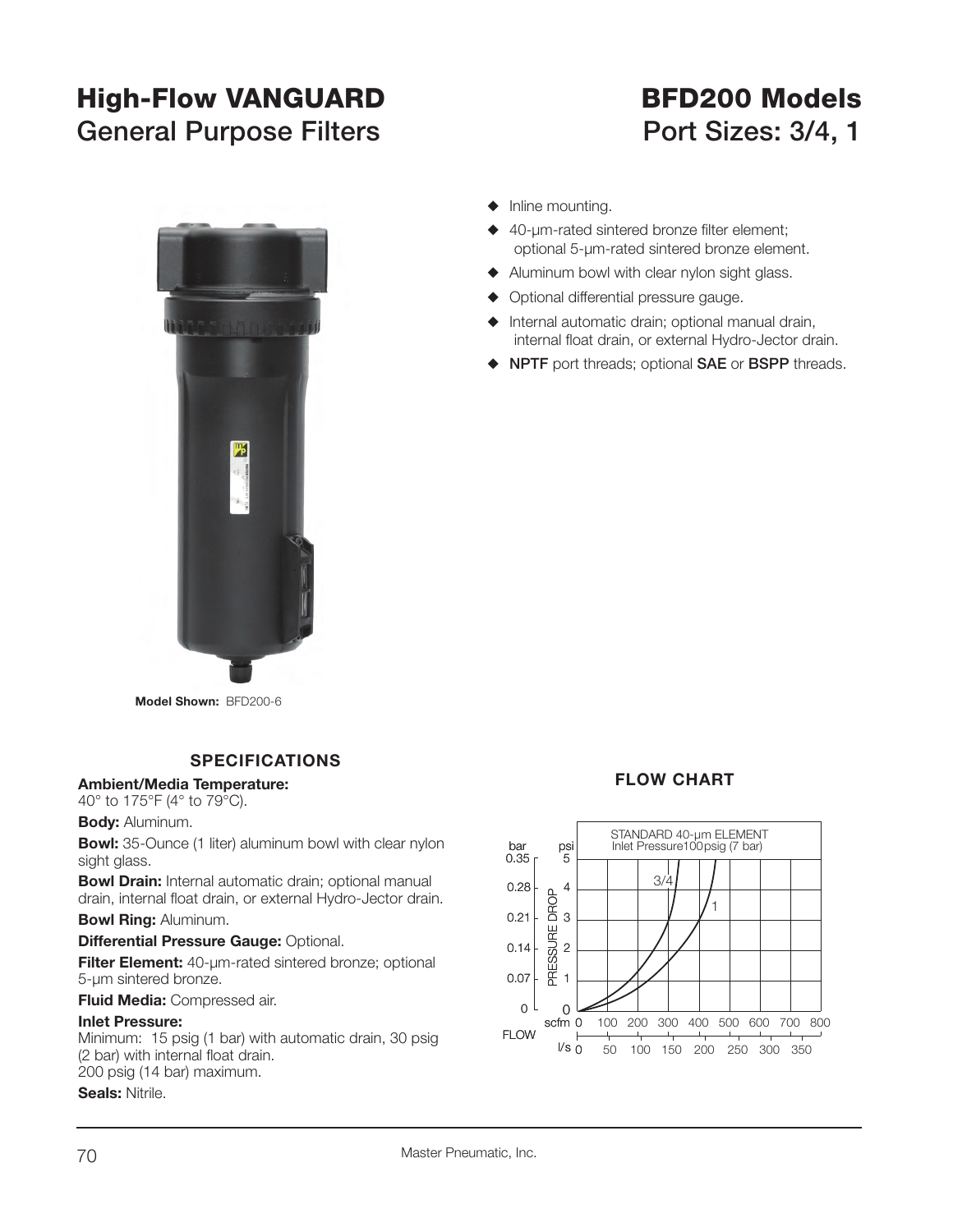| <b>DIMENSIONS</b> inches (mm) |              |               |             |              |                           |
|-------------------------------|--------------|---------------|-------------|--------------|---------------------------|
|                               | А            | B t           | С           | Depth        | Weight †<br>$Ib$ ( $kq$ ) |
|                               | 4.5<br>(114) | 10.3<br>(263) | 1.0<br>(25) | 4.2<br>(106) | 4.25<br>(193)             |

**† With Hydro-Jector external drain, dimension B is increased by 8.0 inches (203 mm), and weight is increased by 2.56 pounds (1.18 kg).**





### **REPLACEMENT FILTER ELEMENT KITS**

| <b>Element Type</b>                   | <b>Kit Number</b> |
|---------------------------------------|-------------------|
| 40-um bronze (Std element) A114-106E3 |                   |
|                                       |                   |

### **ORDERING INFORMATION**

Change the letters in the sample model number below to specify the filter you want.

| $BFD 200 - 6$                                                                                                                                                                                                                                                                                                                                                                                                       | <b>Series</b>                                                                                                                                                                                                                                                                                                                                                                                                      |
|---------------------------------------------------------------------------------------------------------------------------------------------------------------------------------------------------------------------------------------------------------------------------------------------------------------------------------------------------------------------------------------------------------------------|--------------------------------------------------------------------------------------------------------------------------------------------------------------------------------------------------------------------------------------------------------------------------------------------------------------------------------------------------------------------------------------------------------------------|
| <b>BOWL AND DRAIN TYPE</b><br>Metal bowl, internal automatic drain  BFD<br>Metal bowl, manual drain  BF<br>Metal bowl, internal float drain  BF5A<br>(Plastic stem).<br>Metal bowl, internal float drain  BF6A<br>(Brass stem).<br>Metal bowl, external Hydro-Jector  BFE<br>drain (LDC option is not needed;<br>under OPTIONS).<br>Metal bowl, warrior electronic drain  BF2A<br><b>HEAD TYPE and DIFFERENTIAL</b> | <b>L</b> PORT TYPE<br><b>D200</b><br>NPTF threads  Leave blank<br>BSPP threads  W<br><b>OPTIONS</b> (More than one option can be<br>靣<br>choosen. Add in alphabetical order).<br>Filter,<br>5-um rating bronze element  E5<br>40-um rating bronze element  Leave blank<br>High-Flow<br>Less drain cock  LDC<br>(1/4 NPT female port instead. Also<br>use 'BF' option under BOWL AND<br><b>DRAIN TYPE</b> section.) |
| <b>PRESSURE GAUGE</b><br>No tapped ports on head, no gauge  200<br>Tapped ports on head, large gauge  201<br>Tapped ports on head, small gauge  201S<br>Tapped ports on head, large gauge  201E<br>with normally open reed switch.<br>Tapped ports on head, large gauge  201E2<br>with normally closed reed switch.                                                                                                 | <b>PORT SIZE</b><br><b>ANGUARD</b><br>1-1/16-12 UNF SAE  S12<br>1-5/16-12 UNF SAE  S16<br><b>DIFFERENTIAL PRESSURE GAUGES</b>                                                                                                                                                                                                                                                                                      |
|                                                                                                                                                                                                                                                                                                                                                                                                                     |                                                                                                                                                                                                                                                                                                                                                                                                                    |

**Small Slide Gauge** 103-151

**Large Dual Face Gauge** 106-35

**Large Dual Face Gauge with Reed Switch**106-35E *(Normally Open)* 106-35EC *(Normally Closed)*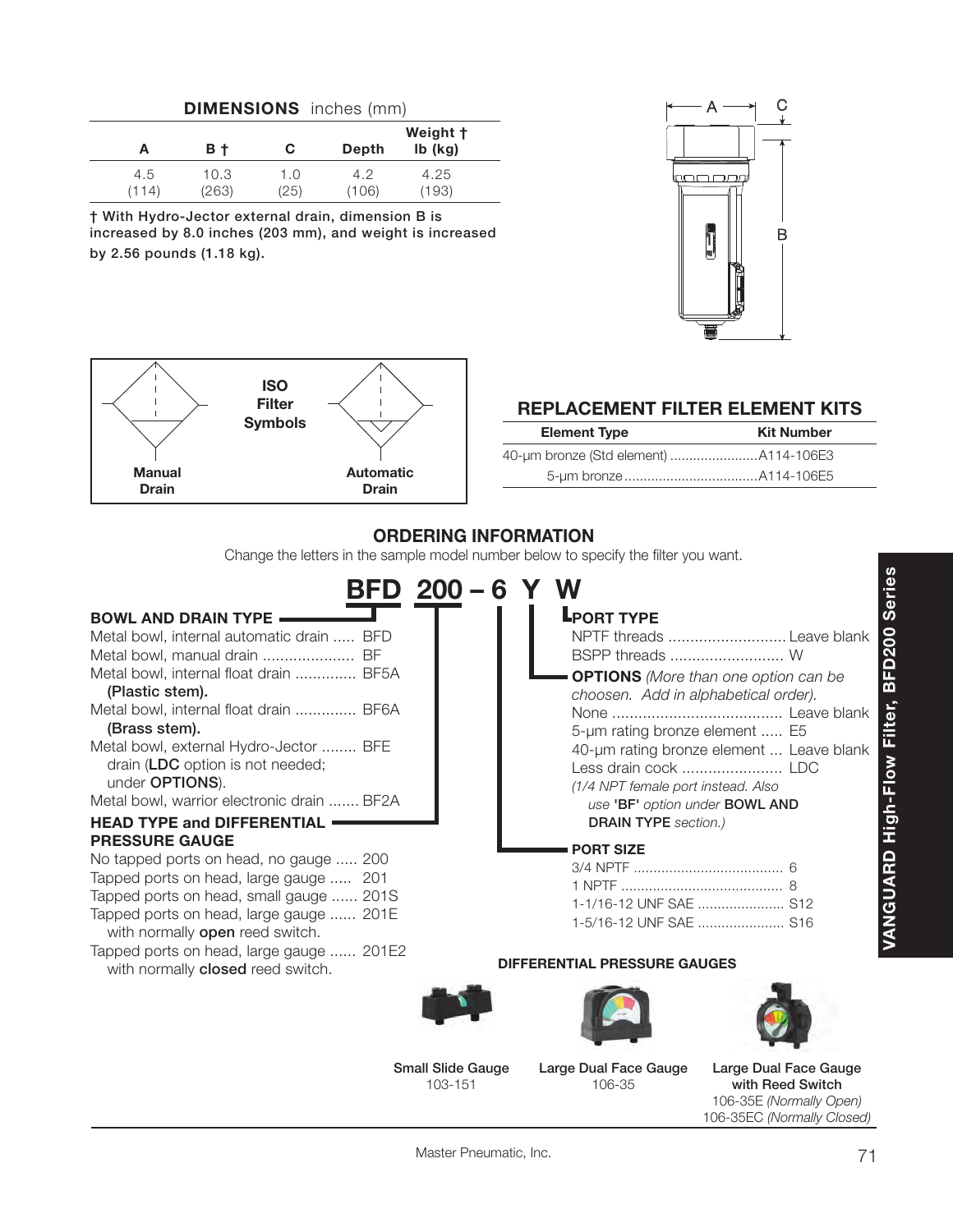## **High-Flow VANGUARD BFD200 Models**

# **General Purpose Filters Port Sizes: 1-1/4, 1-1/2**



**Model Shown:** BFD200-10

### **SPECIFICATIONS**

**Ambient/Media Temperature:**

40° to 175°F (4° to 79°C).

**Body:** Aluminum.

**Bowl:** 35-Ounce (1 liter) aluminum bowl with clear nylon sight glass.

**Bowl Drain:** Internal automatic drain; optional manual drain, internal float drain, or external Hydro-Jector drain.

### **Bowl Ring:** Aluminum.

### **Differential Pressure Gaugfffe: Optional.**

**Filter Element:** 40-µm-rated sintered bronze; optional 5-µm sintered bronze.

**Fluid Media:** Compressed air.

#### **Inlet Pressure:**

Minimum: 15 psig (1 bar) with automatic drain 30 psig (2 bar) with float drain. 200 psig (14 bar) maximum.

### **Seals:** Nitrile.

- $\blacklozenge$  Inline mounting.
- $\triangle$  40-um-rated sintered bronze filter element: optional 5-µm-rated sintered bronze element.
- $\blacklozenge$  Aluminum bowl with clear nylon sight glass.
- $\blacklozenge$  Optional differential pressure gauge.
- $\blacklozenge$  Internal automatic drain; optional manual drain, internal float drain, or external Hydro-Jector drain.
- S **NPTF** port threads; optional **SAE** or **BSPP** threads.



### **FLOW CHARTS**